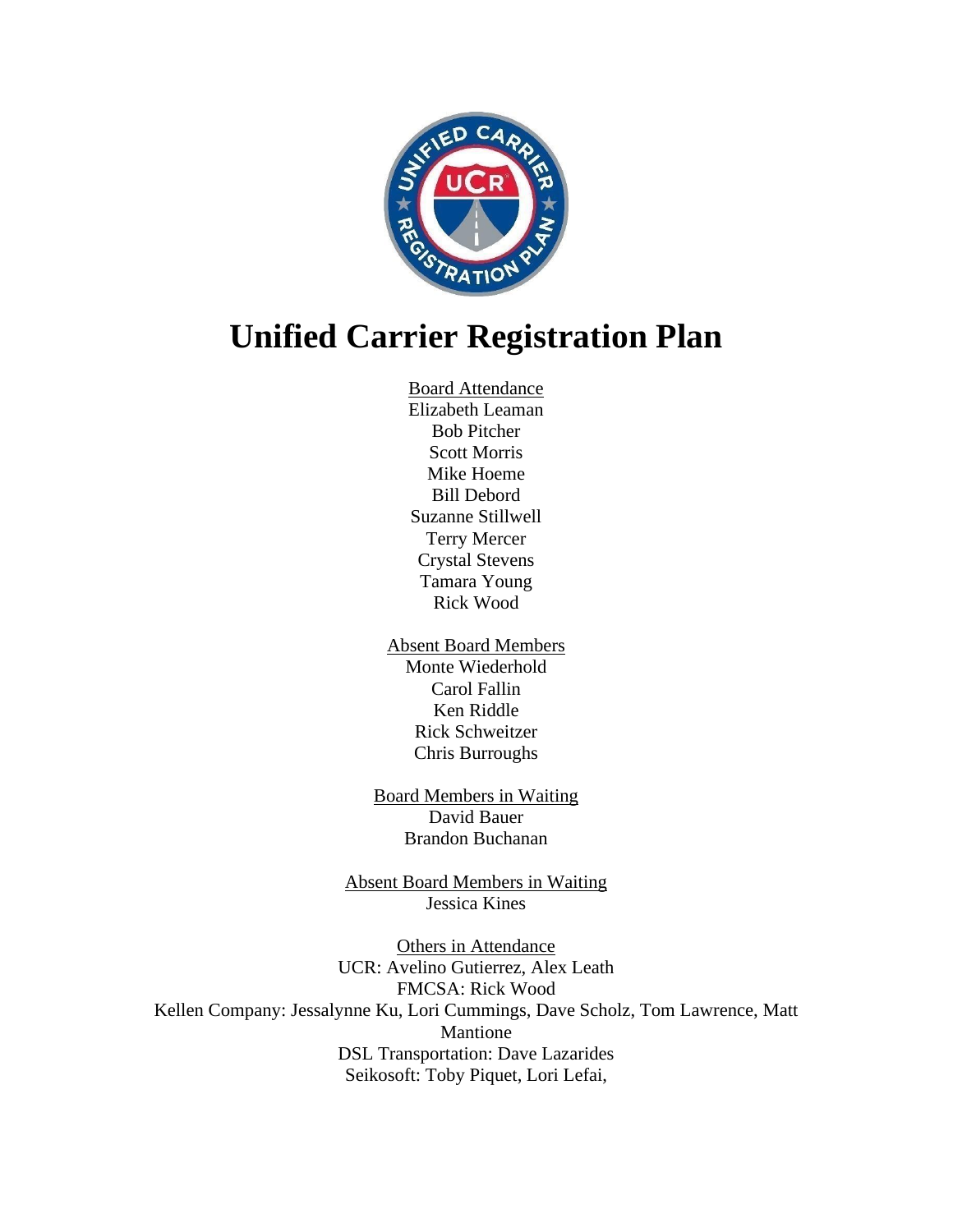# Represented States AL, AZ, CA, DC, ID, IL, IN, KS, KY, LA, MA, MD, ME, MI, MN, MO, OK, OR, RI, TX, WA, WI

#### **UNIFIED CARRIER REGISTRATION PLAN BOARD OF DIRECTORS MEETING September 23, 2021**

## **MINUTES**

- **I. Welcome and Call to Order –** Elizabeth Leaman, UCR Board Chair The UCR Board Chair welcomed attendees, called the meeting to order at 12:02 pm ET, called roll for the Board, confirmed the presence of a quorum, and facilitated selfintroductions.
- **II. Verification of Meeting Notice –** Avelino Gutierrez, UCR Executive Director The UCR Executive Director verified publication of the meeting notice on the UCR website and distribution to the UCR contact list via e-mail on September 15, 2021 followed by subsequent publication of the notice in the *Federal Register* on September 20, 2021 in Vol. 86, No. 179, starting on page 52297.
- **III. Review and Approval of Board Agenda** Elizabeth Leaman, UCR Board Chair The Agenda was reviewed, and the Board took action to adopt.

A MOTION was MADE and SECONDED to approve the agenda of the September 23, 2021 Board of Directors Meeting. The MOTION CARRIED.

**IV. Approval of Minutes from the August 12, 2021 UCR Board Meeting** – Elizabeth Leaman, UCR Board Chair Draft Minutes from the August 12, 2021 UCR Board meeting were reviewed. The Board took action to approve.

A MOTION was MADE and SECONDED to approve the minutes from the August 12, 2021 Board of Directors Meeting with the noted revisions. The MOTION CARRIED.

- **V. Report of the Federal Motor Carrier Safety Administration (FMCSA)** Rick Wood, FMCSA Representative The FMCSA provided a report on any relevant activity.
- **VI. Updates Concerning UCR Legislation** Elizabeth Leaman, UCR Board Chair The UCR Board Chair called for any updates regarding UCR legislation since the last Board meeting. No updates were provided to the UCR Board of Directors.

## **VII. SUBCOMMITTEE REPORTS**

**Audit Subcommittee** – Mike Hoeme, UCR Audit Subcommittee Chair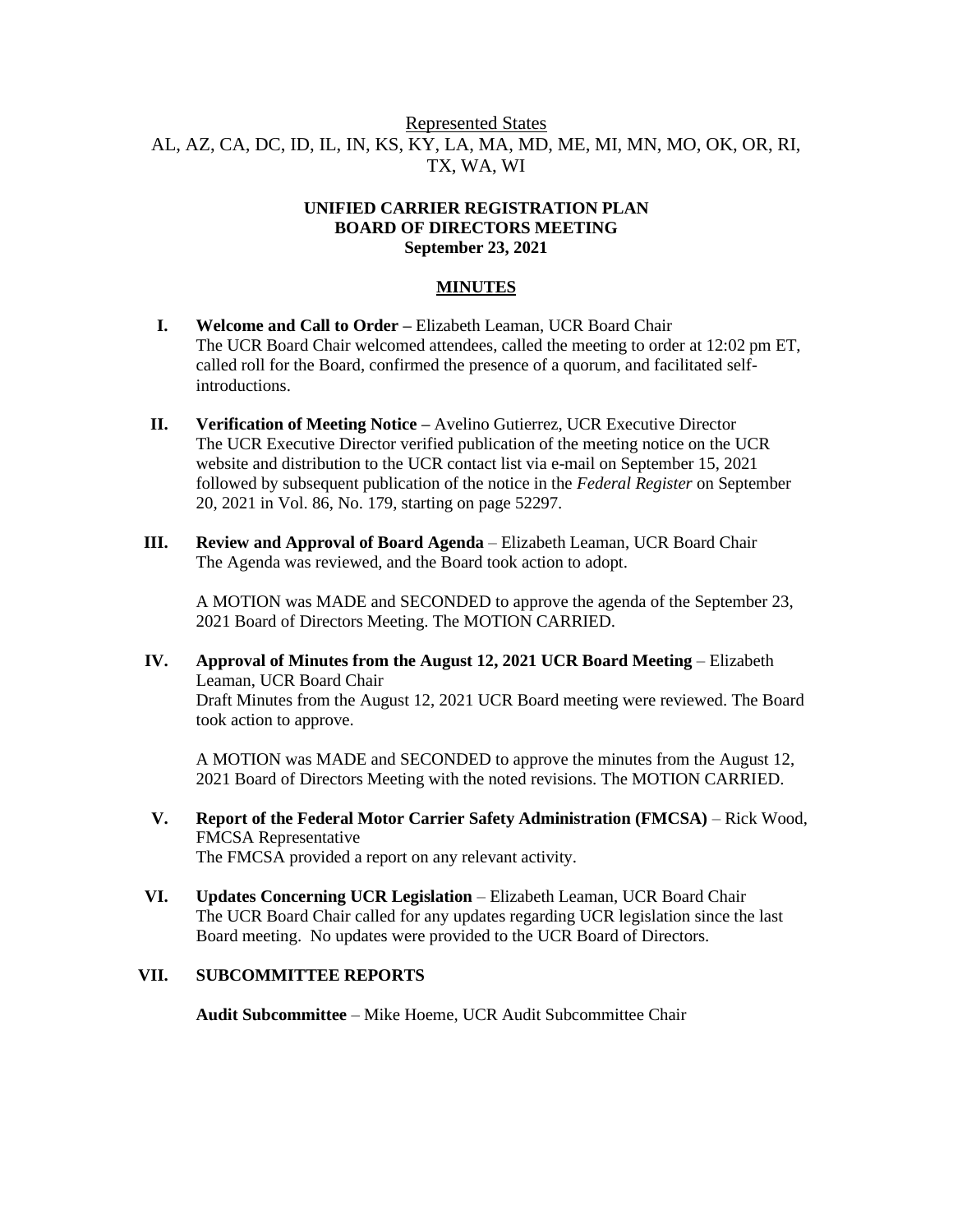- **A. Co-enforcement of IRP and UCR** Mike Hoeme, UCR Audit Subcommittee Chair and DSL Transportation Services, Inc. The UCR Audit Subcommittee Chair led a discussion, supported by DSL Transportation Services, Inc. regarding how states can hold (not issue) IRP or commercial registrations/renewals until the motor carrier has registered for UCR.
- **B. Supporting State Police to Enhance Education and Compliance with UCR** Mike Hoeme, UCR Audit Subcommittee Chair and DSL Transportation Services, Inc.

The UCR Audit Subcommittee Chair and DSL Transportation Services, Inc. led a discussion on the importance of working with state police to provide education on the UCR Plan and the importance of citing unregistered motor carriers.

**C. Supporting Local FMCSA Offices to Enhance Education and Compliance with UCR –** Mike Hoeme, UCR Audit Subcommittee Chair and DSL Transportation Services, Inc.

The UCR Audit Subcommittee Chair and DSL Transportation Services, Inc. led a discussion on the importance of working with local FMCSA offices to provide education on the UCR Plan and the importance of citing unregistered motor carriers during inspections and new entrant audits.

**Finance Subcommittee** – UCR Finance Subcommittee Chair

**A. Maturing of Certificate of Deposit (CD) -** Dave Scholz, UCR Depository Manager The UCR Depository Manager provided an update on the CD that will mature on October 23, 2021. The Board took action to reinvest the proceeds.

A MOTION was MADE and SECONDED that the Board reinvest proceeds from the Certificate of Deposit (CD) maturing on October 23, 2021 in the amount of \$6,200,000 in a new CD with the Bank of North Dakota for 12 months at a rate of 20 basis points (0.2%). The MOTION CARRIED.

**Education and Training Subcommittee** – Avelino Gutierrez, UCR Executive Director

- **A. Update on Audit Training Modules in Development** Avelino Gutierrez, UCR Executive Director and Lori Cummings, UCR Operations Director The UCR Executive Director and the UCR Operations Director provided an update on the development of the Basic Audit Training Module and the Step-by-Step Approach to a UCR Audit, which is the second training model currently in development.
- **B. Update on Future Training Initiatives –** Avelino Gutierrez, UCR Executive Director and Lori Cummings, UCR Operations Director The UCR Executive Director and the UCR Operations Director provided an update on the planning future training initiatives for the UCR Plan.
- **VIII. Contractor Reports** Avelino Gutierrez, UCR Executive Director
	- **A. UCR Executive Director's Report –** Avelino Gutierrez, UCR Executive Director The UCR Executive Director provided a report covering recent activity for the UCR Plan.